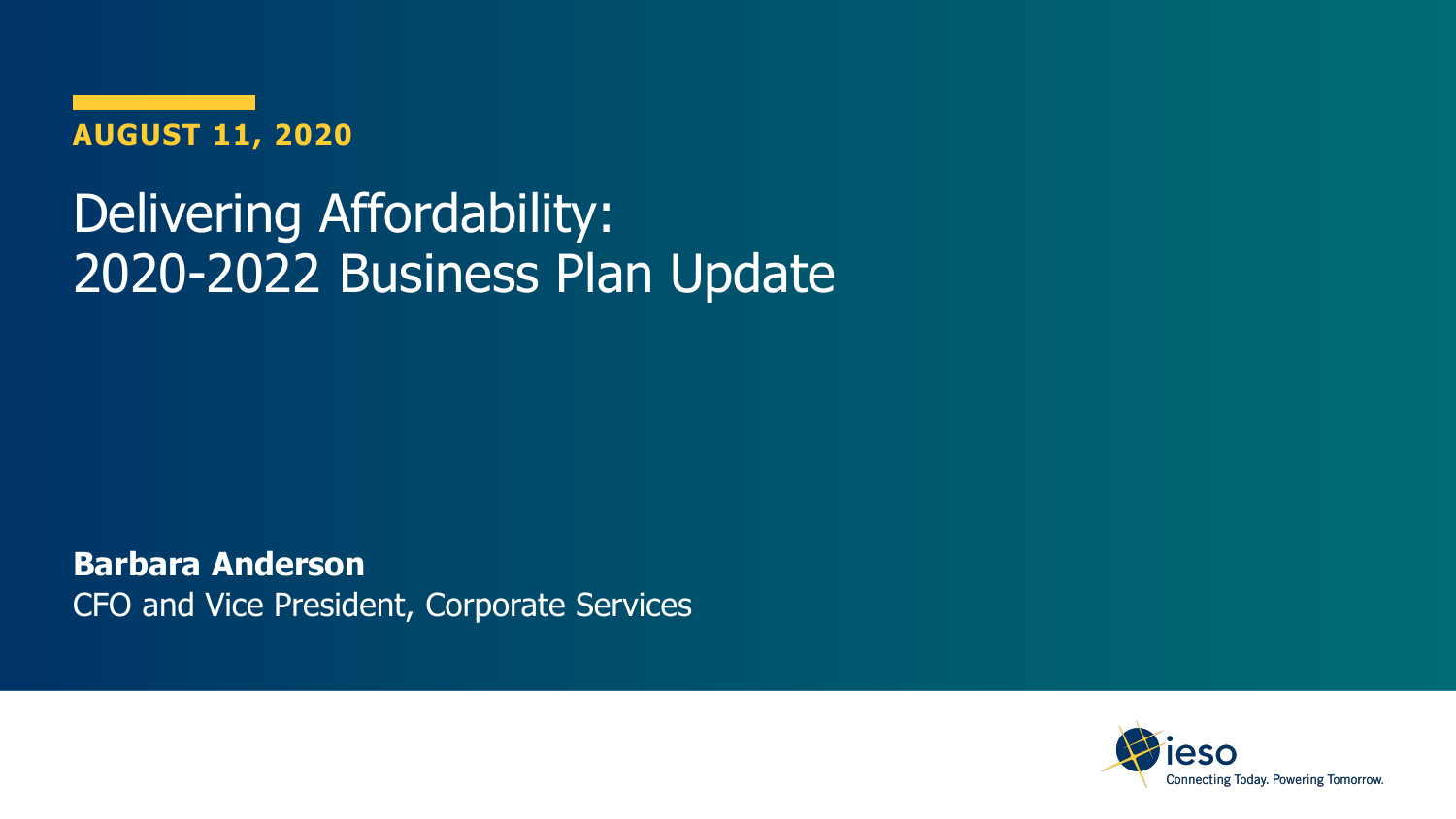### Delivering Affordability

- The IESO is focused on five core strategies for 2021, while also identifying a number of risks on the horizon
- As the IESO turns its strategy into action, we'll measure success through revised Corporate Performance Measures
- The business plan focuses on driving greater affordability through ongoing operational efficiencies, while maintaining the IESO's core deliverables

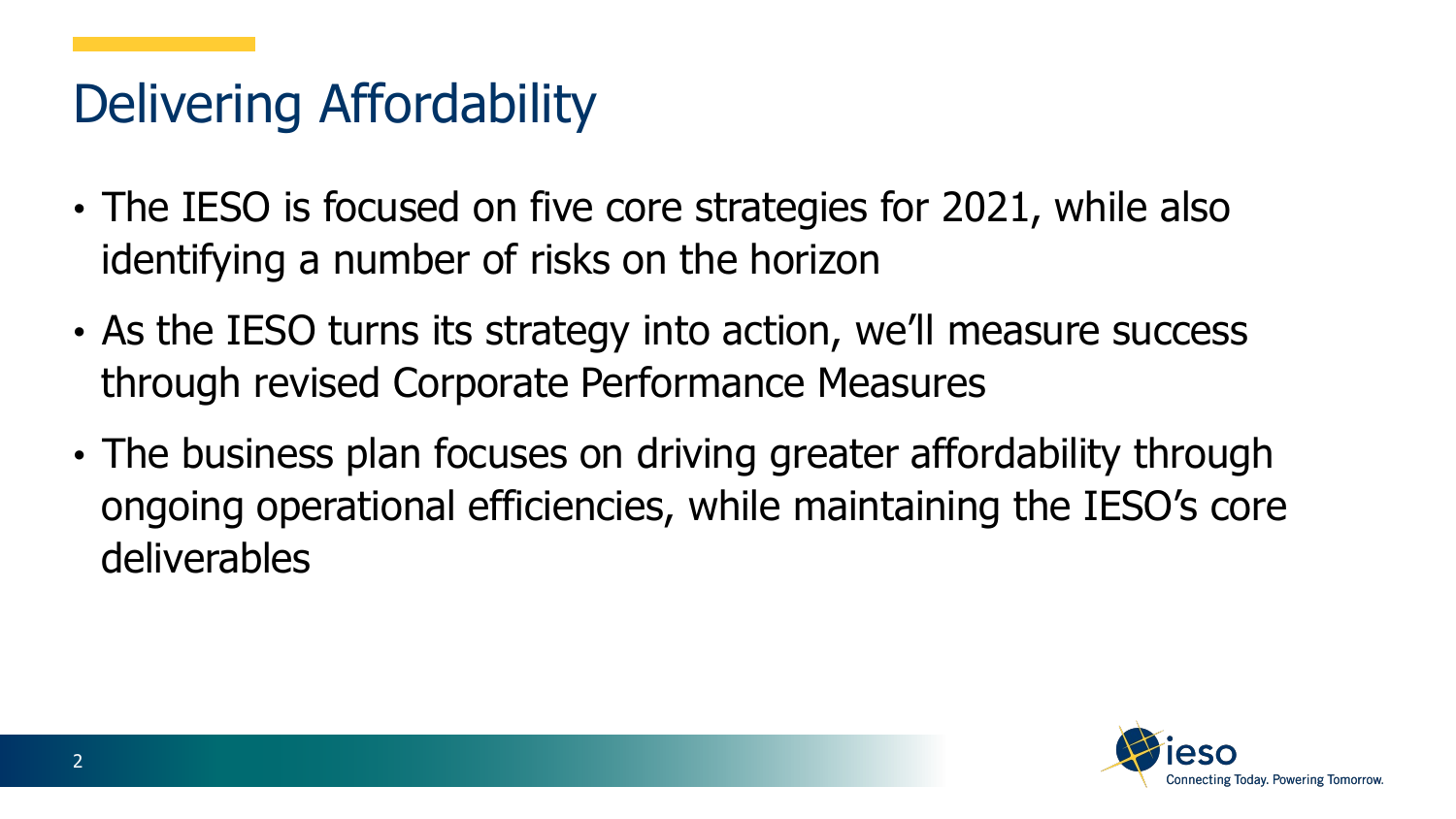### Delivering Affordability (continued)

• The introduction of a new three-year business plan approach ensures IESO will continue to provide transparency for stakeholders and the government, while delivering efficiencies of reduced regulatory and administrative costs borne by the IESO and others

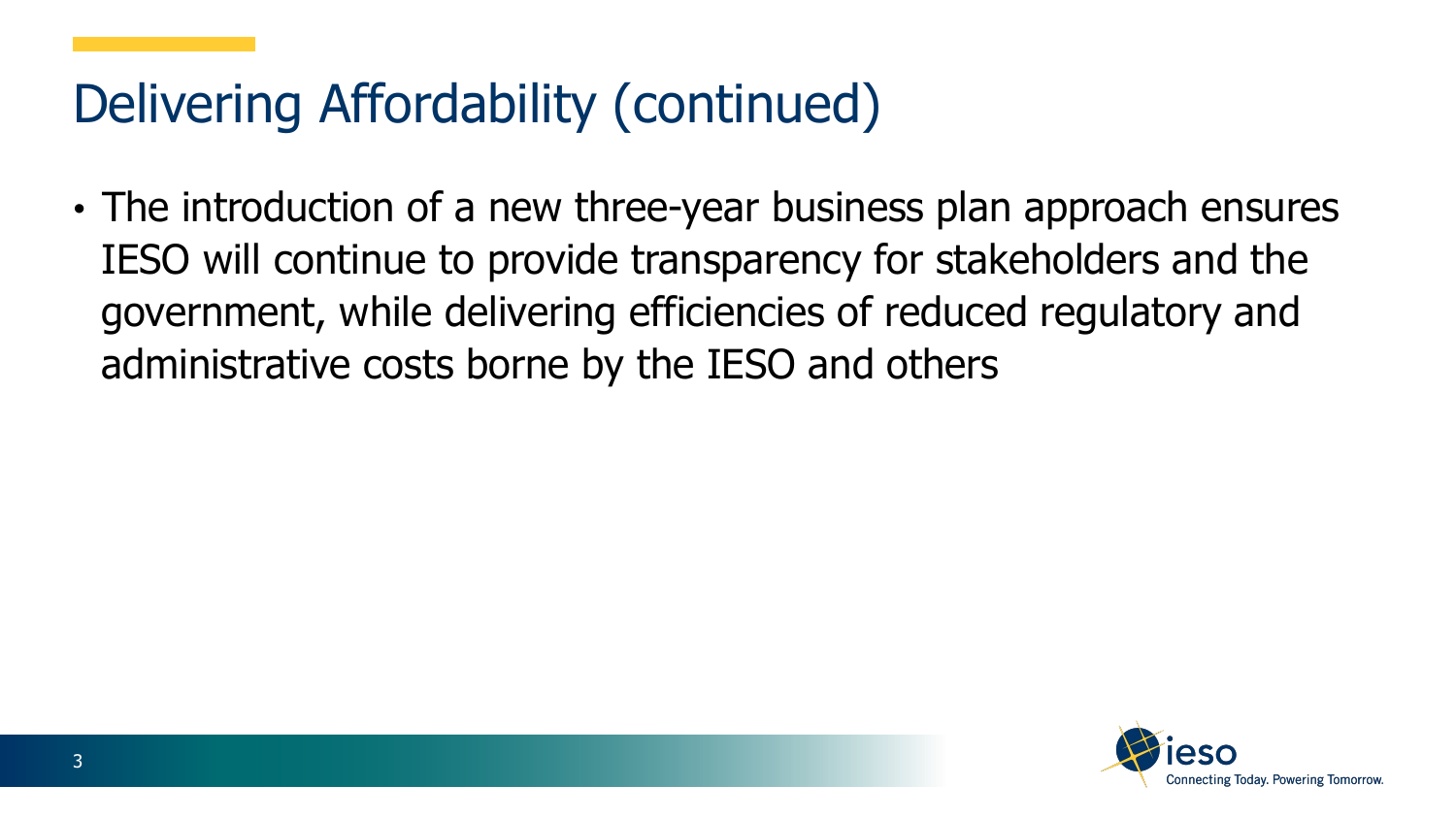### IESO Strategic Objectives and Core Strategies

### **IESO Strategic Objectives**

- **1. AFFORDABILITY, RELIABILITY, SUSTAINABILITY**: Deliver optimized balance to ensure best overall electricity outcomes for Ontario
- **2. CULTURE & WORKFORCE TRANSFORMATION:** Align culture, mindset, skills & capabilities to deliver on strategy
- **3. STAKEHOLDER TRUST:** Enhance stakeholders' trust in IESO to operate in the best interests of Ontario

### **Core Strategies**

- Drive Business Transformation
- Advance Sector Leadership
- Ensure Cost-Effective System Reliability
- Enable Competition
- Prepare for the Future of the Sector

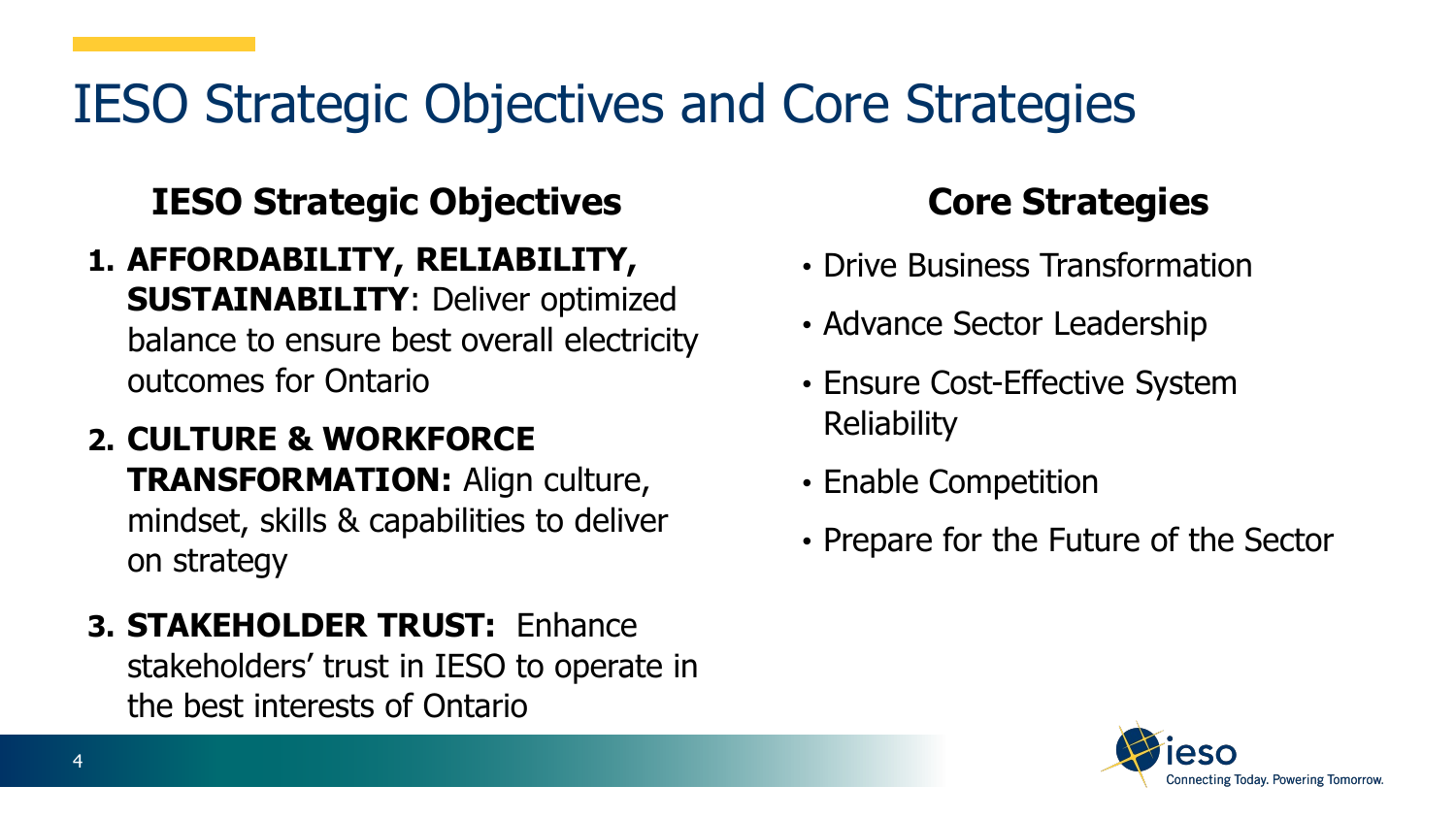### 2021 Enterprise Priorities: Overview

| <b>Five-Year Core Strategies</b>                   | <b>2021 Enterprise Objectives</b>                                                                                                                                 |
|----------------------------------------------------|-------------------------------------------------------------------------------------------------------------------------------------------------------------------|
| <b>Drive Business Transformation</b>               | Continue culture shift<br>Establish/prioritize technology and data roadmap<br>2.<br>Determine office space configuration / evolve way of<br>3.<br>working         |
| Advance Sector Leadership                          | Advance <b>stakeholder and sector engagement</b> to establish<br>4.<br>mutual expectations                                                                        |
| <b>Ensure Cost-Effective System</b><br>Reliability | Capacity and resource acquisition<br>5.<br><b>Reliability and cost effectiveness</b><br>6.<br><b>Cyber security</b><br><b>Market Renewal Energy Program</b><br>8. |
| <b>Enable Competition</b>                          | <b>Enable resources</b> to deliver on capacity / participate in markets<br>9.                                                                                     |
| Prepare for the Future of the Sector               | 10. Establish scope and framework for <b>10-year plan</b>                                                                                                         |

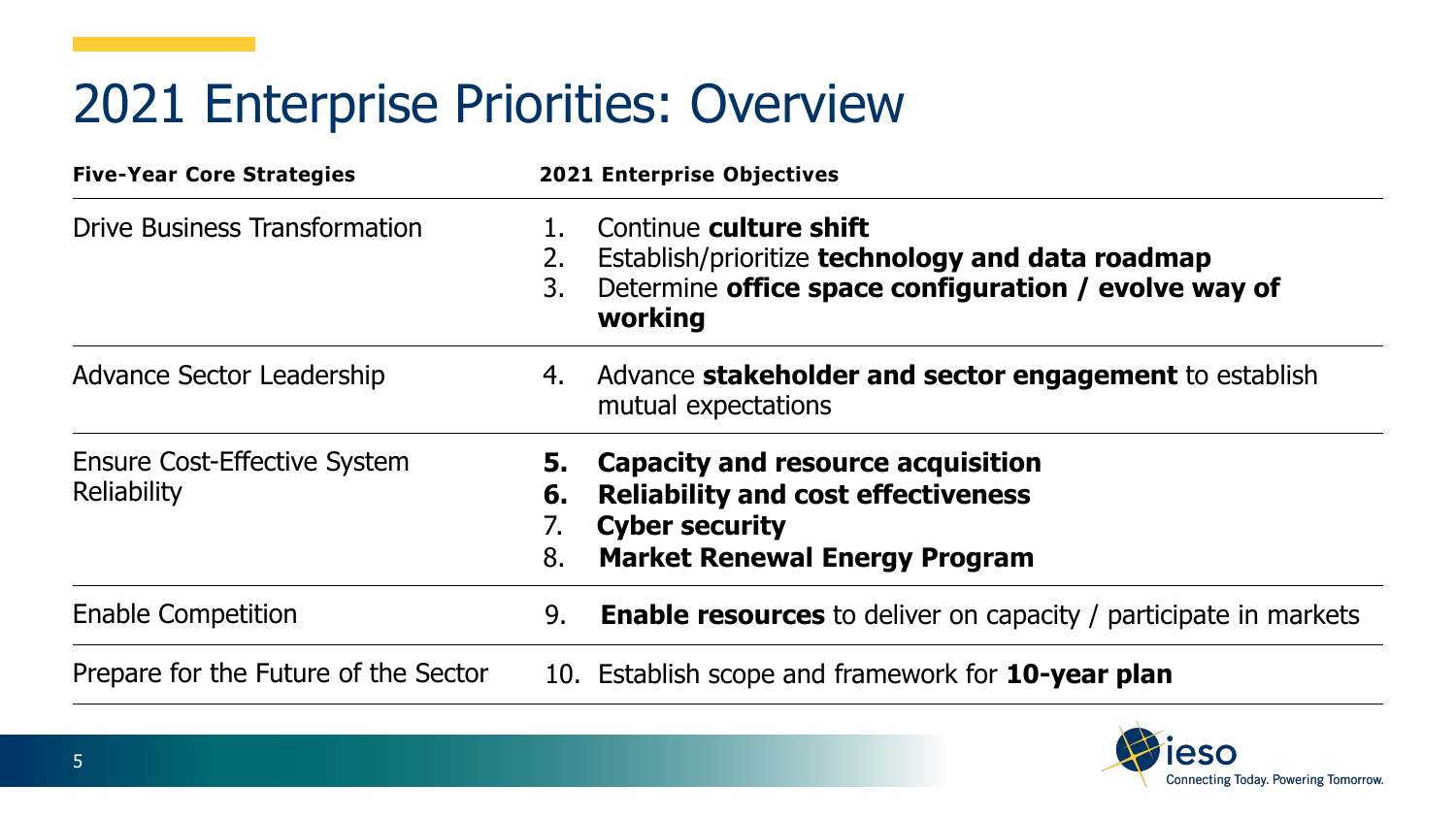# 2021 Risks to IESO Strategic Objectives (1)

| <b>Risk Event Description</b>                                                                                                                  | <b>Strategic</b><br><b>Objective 1:</b><br>Affordability,<br>Reliability,<br><b>Sustainability</b> | <b>Strategic</b><br><b>Objective 2:</b><br><b>Culture and</b><br>Workforce<br><b>Transformation</b> | <b>Strategic</b><br><b>Objective 3:</b><br><b>Stakeholder</b><br><b>Trust</b> |
|------------------------------------------------------------------------------------------------------------------------------------------------|----------------------------------------------------------------------------------------------------|-----------------------------------------------------------------------------------------------------|-------------------------------------------------------------------------------|
| The IESO's assessments of system needs and the plans to<br>meet them do not align with sector expectations.                                    | X                                                                                                  |                                                                                                     | X                                                                             |
| A significant mismatch of supply and demand over the longer-<br>term.                                                                          | Χ                                                                                                  |                                                                                                     | X                                                                             |
| The conditions for market power, such as a further increase in<br>the concentration of ownership of generation, are enhanced.                  | Χ                                                                                                  |                                                                                                     |                                                                               |
| Operating in a constrained environment defers and delays<br>advancement of key initiatives to innovate the business and<br>electricity sector. | Χ                                                                                                  | X                                                                                                   | Χ                                                                             |

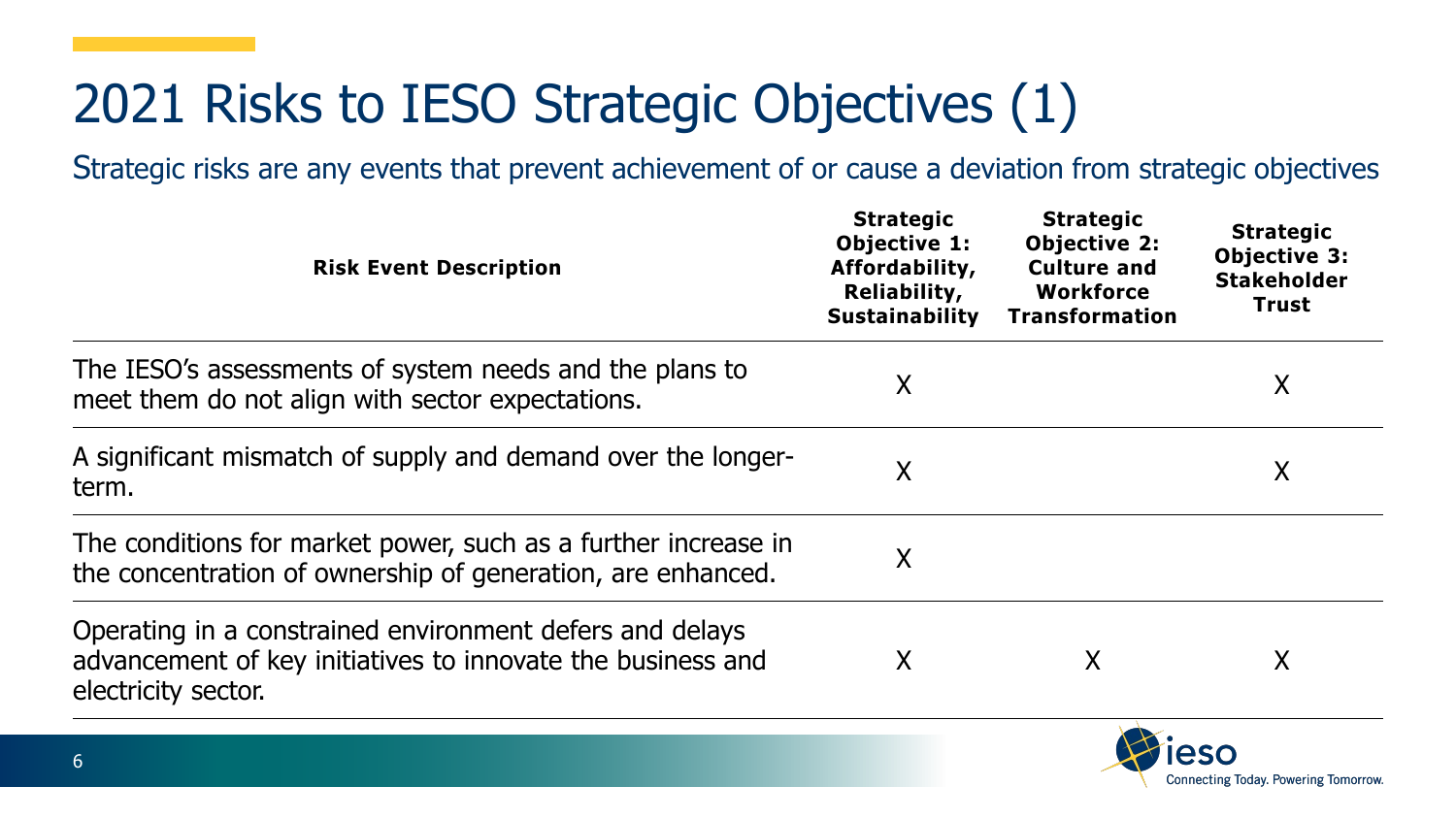# 2021 Risks to IESO Strategic Objectives (2)

| <b>Risk Event Description</b>                                                                                                         | <b>Strategic</b><br><b>Objective 1:</b><br>Affordability,<br>Reliability,<br><b>Sustainability</b> | <b>Strategic</b><br><b>Objective 2:</b><br><b>Culture and</b><br><b>Workforce</b><br><b>Transformation</b> | <b>Strategic</b><br><b>Objective 3:</b><br><b>Stakeholder</b><br><b>Trust</b> |
|---------------------------------------------------------------------------------------------------------------------------------------|----------------------------------------------------------------------------------------------------|------------------------------------------------------------------------------------------------------------|-------------------------------------------------------------------------------|
| Users of IESO's information technology systems are subject to<br>cyberattacks.                                                        | Χ                                                                                                  | χ                                                                                                          | X                                                                             |
| Intentional and unintentional exfiltration of sensitive data from<br>the IESO's information systems.                                  | Χ                                                                                                  | X                                                                                                          | Χ                                                                             |
| Diminished ability to achieve cybersecurity situational<br>awareness and information exchange across Ontario's<br>Electricity sector. | Χ                                                                                                  |                                                                                                            | Χ                                                                             |

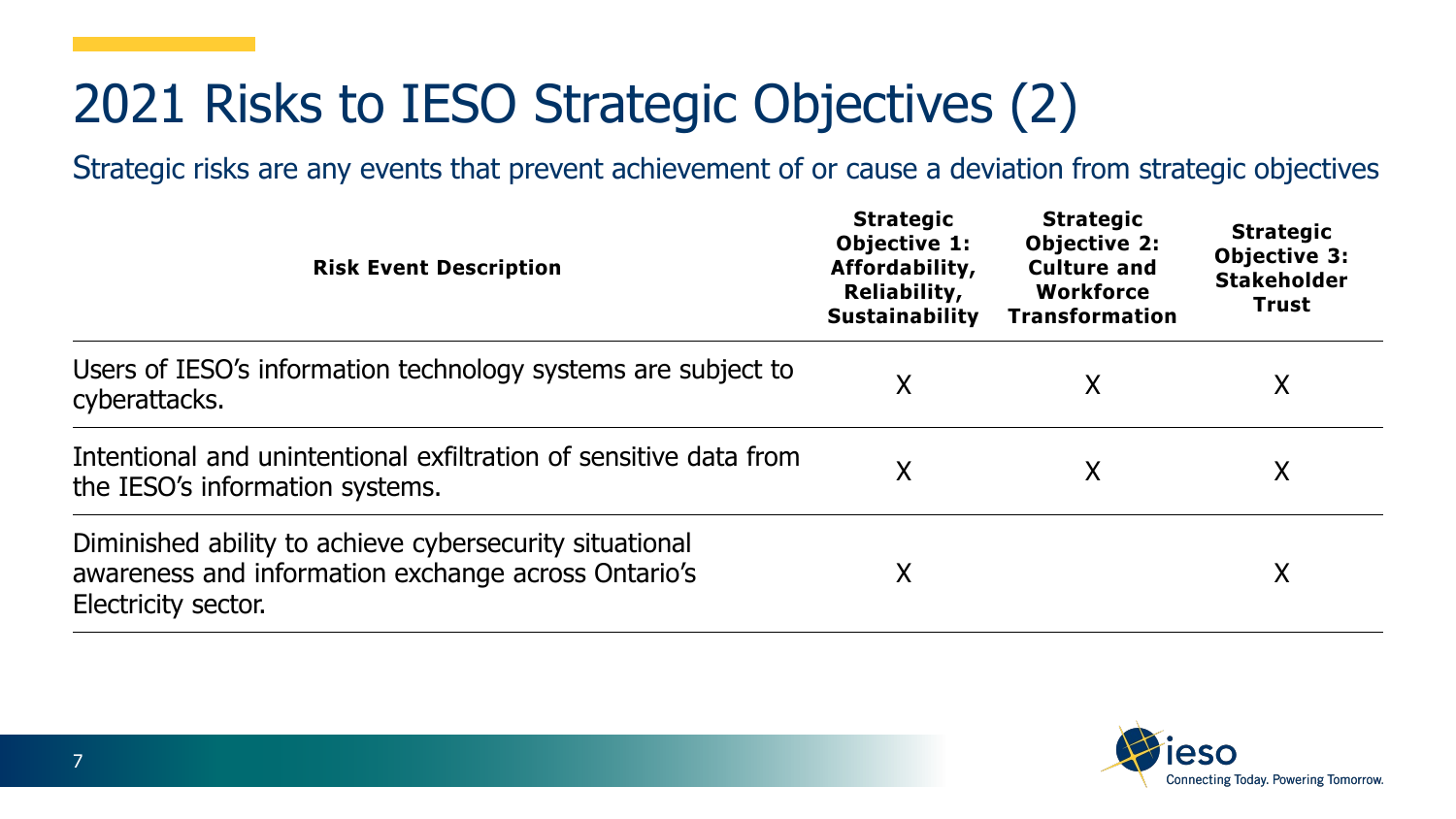# 2021 Risks to IESO Strategic Objectives (3)

| <b>Risk Event Description</b>                                                                                        | <b>Strategic</b><br><b>Objective 1:</b><br>Affordability,<br>Reliability,<br><b>Sustainability</b> | <b>Strategic</b><br><b>Objective 2:</b><br><b>Culture and</b><br><b>Workforce</b><br><b>Transformation</b> | <b>Strategic</b><br>Objective 3:<br><b>Stakeholder</b><br>Trust |
|----------------------------------------------------------------------------------------------------------------------|----------------------------------------------------------------------------------------------------|------------------------------------------------------------------------------------------------------------|-----------------------------------------------------------------|
| A Government policy change diverges from market efficient<br>outcomes required to deliver a competitive marketplace. | Χ                                                                                                  |                                                                                                            | X                                                               |
| A regulatory decision is invoked that is contrary to the delivery<br>of enhanced competitive mechanisms.             | Χ                                                                                                  |                                                                                                            | Χ                                                               |
| Non-electricity sector entrants cause significant disruption in<br>energy market dynamics.                           | Χ                                                                                                  |                                                                                                            |                                                                 |

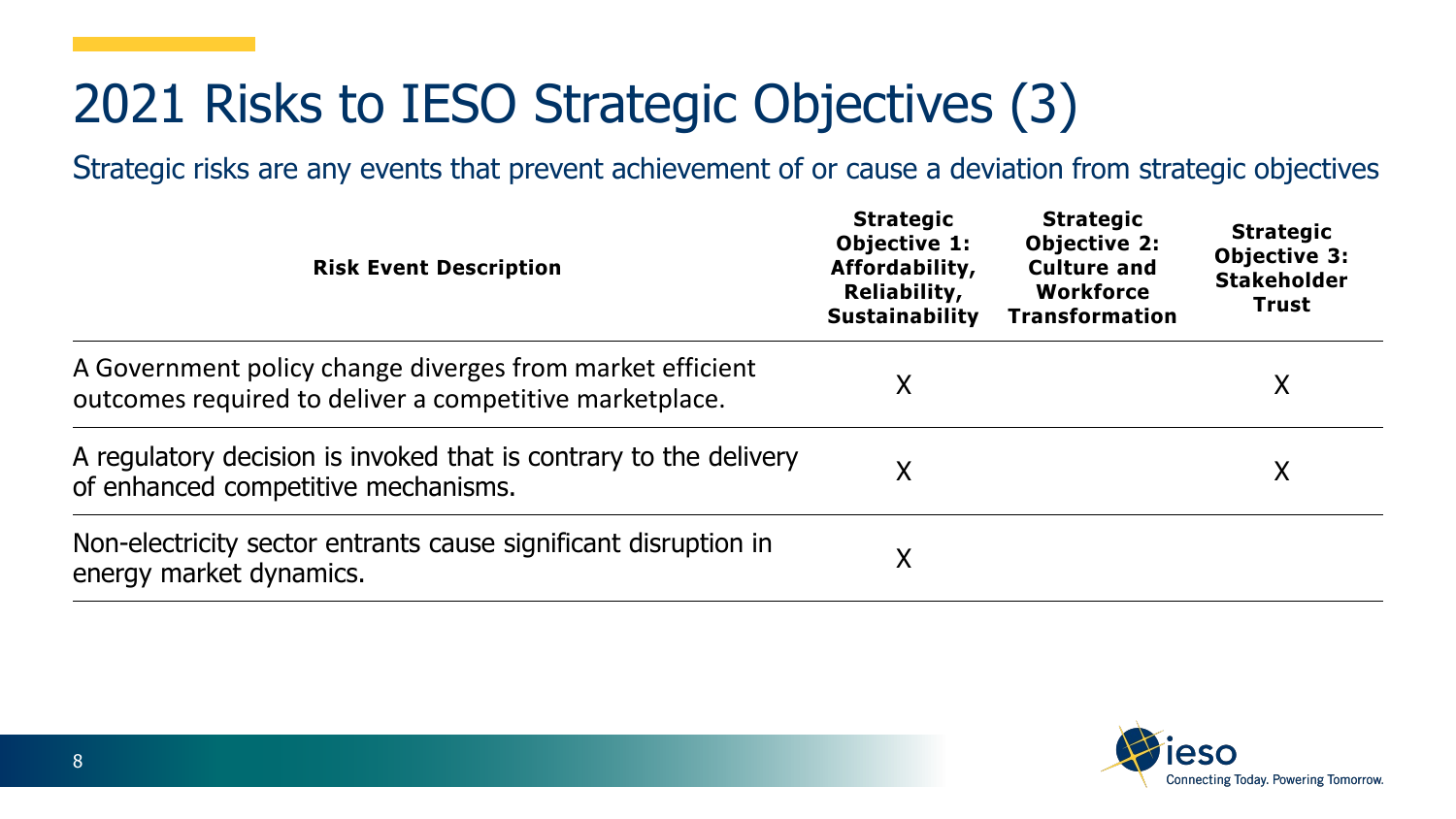### 2021 Risks to IESO Strategic Objectives (4)

| <b>Risk Event Description</b>                                                                                                | <b>Strategic</b><br>Objective 1:<br>Affordability,<br>Reliability,<br><b>Sustainability</b> | <b>Strategic</b><br><b>Objective 2:</b><br><b>Culture and</b><br><b>Workforce</b><br><b>Transformation</b> | <b>Strategic</b><br>Objective 3:<br><b>Stakeholder</b><br>Trust |
|------------------------------------------------------------------------------------------------------------------------------|---------------------------------------------------------------------------------------------|------------------------------------------------------------------------------------------------------------|-----------------------------------------------------------------|
| Availability of human capital with required skills is inconsistent<br>with the IESO's need for talent in hard to fill roles. | Χ                                                                                           |                                                                                                            |                                                                 |
| IESO is unable to retain critical staff or transition employees<br>into emerging roles.                                      |                                                                                             |                                                                                                            |                                                                 |

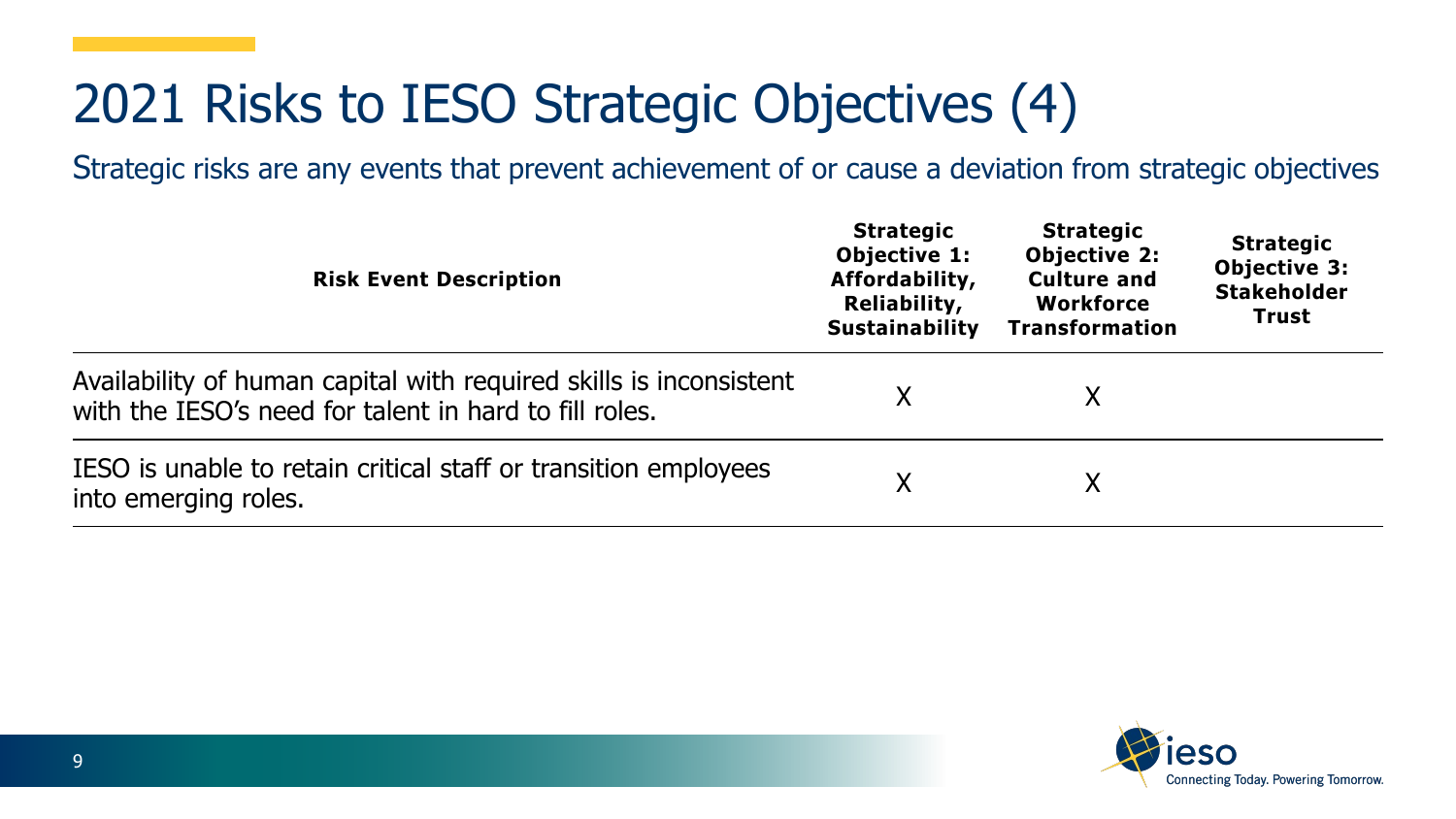### Corporate Performance Management (1)

Translating strategy into action: driving progress on the IESO's Business Plan

#### **Five-Year Strategic Objective: Culture and Workforce Transformation**

|    | <b>Metric</b>                                                                                                                                                           | <b>Five-Year Target</b>                                                                                                    |
|----|-------------------------------------------------------------------------------------------------------------------------------------------------------------------------|----------------------------------------------------------------------------------------------------------------------------|
| 1. | Employee engagement - Meaningful increases in<br>survey results for specific engagement areas that<br>are selected based on the IESO's annual budgets<br>and priorities | • 4% annual increase from baseline as established by<br>previous survey                                                    |
|    | 2. Agility - Employee feedback on the Openness to<br>Change                                                                                                             | • 65% positive employee feedback on the Openness to<br>Change scale                                                        |
| 3. | Efficiency - Percentage of Strategic Initiatives that .<br>are completed on-time                                                                                        | 90% of strategic initiatives are completed on time<br>as established by the integrated project plan and<br>project charter |

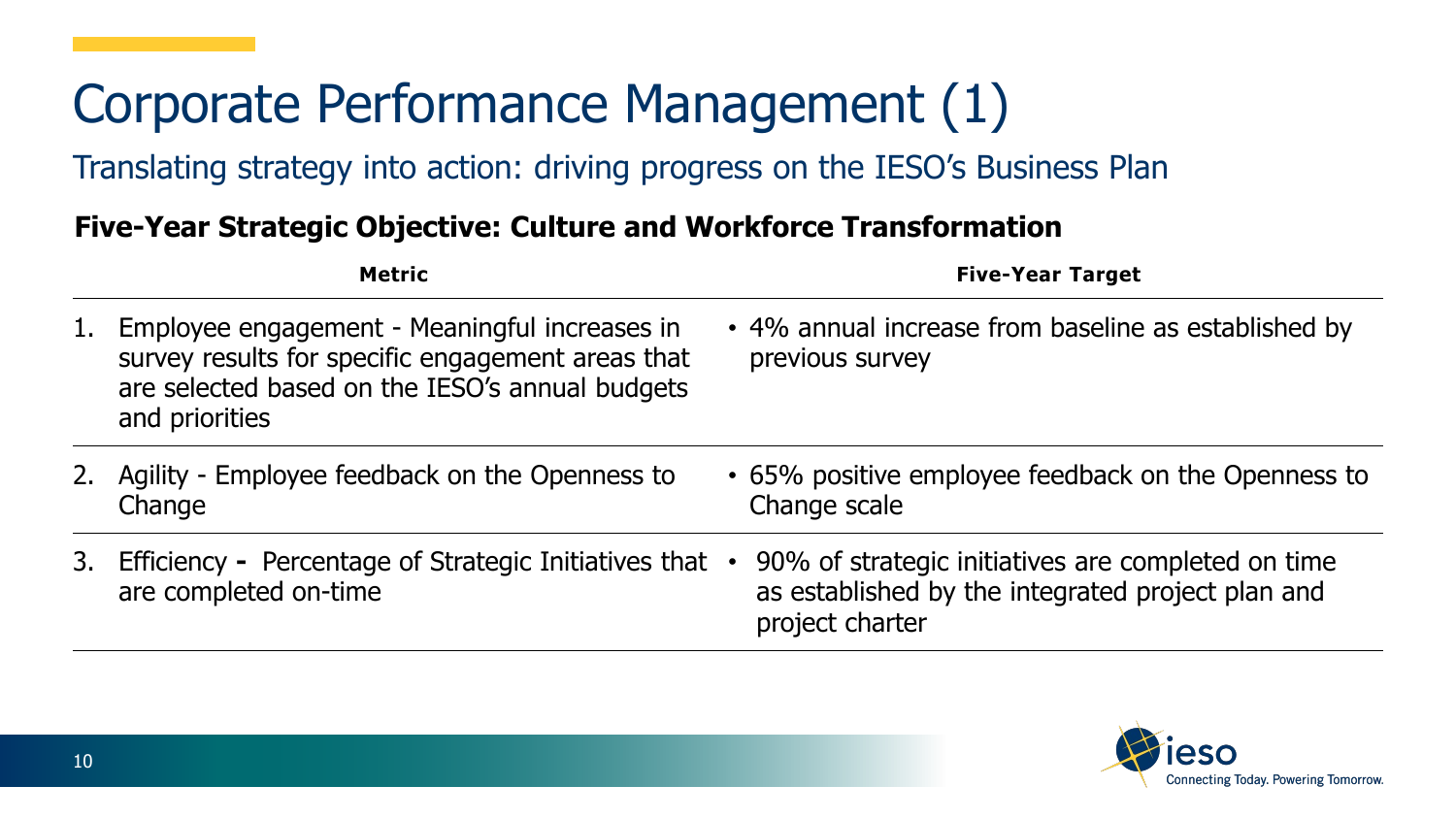# Corporate Performance Management (2)

Translating strategy into action: driving progress on the IESO's Business Plan

#### **Five-Year Strategic Objective: Affordability, Reliability, Sustainability**

| <b>Metric</b>                                                                                                                                                                                      | <b>Five-Year Target</b>                                                                                                          |
|----------------------------------------------------------------------------------------------------------------------------------------------------------------------------------------------------|----------------------------------------------------------------------------------------------------------------------------------|
| 4. Cost Effectiveness – Accuracy of the hourly day-<br>ahead market forecasts to actual demand                                                                                                     | • Annual forecast error is within $+/- 2.5\%$ (actual vs.<br>forecast)                                                           |
| 5. Cost Effectiveness - Forecast reserve margin,<br>including IESO resource (energy, capacity and<br>ancillary services) and conservation acquisition<br>plans, above/below requirement in 5 years | • Over/under supply deviation of 0.9 is achieved,<br>where a measure of 1 indicates right-sized<br>over/under supply of services |
| 6. Reliability – Number of forced outages to resources $\bullet$ Measures the performance of the resource fleet<br>above 250 MW and the length of time they are out<br>of service                  | • Measurement methods and targets will be confirmed<br>by December 4, 2020                                                       |

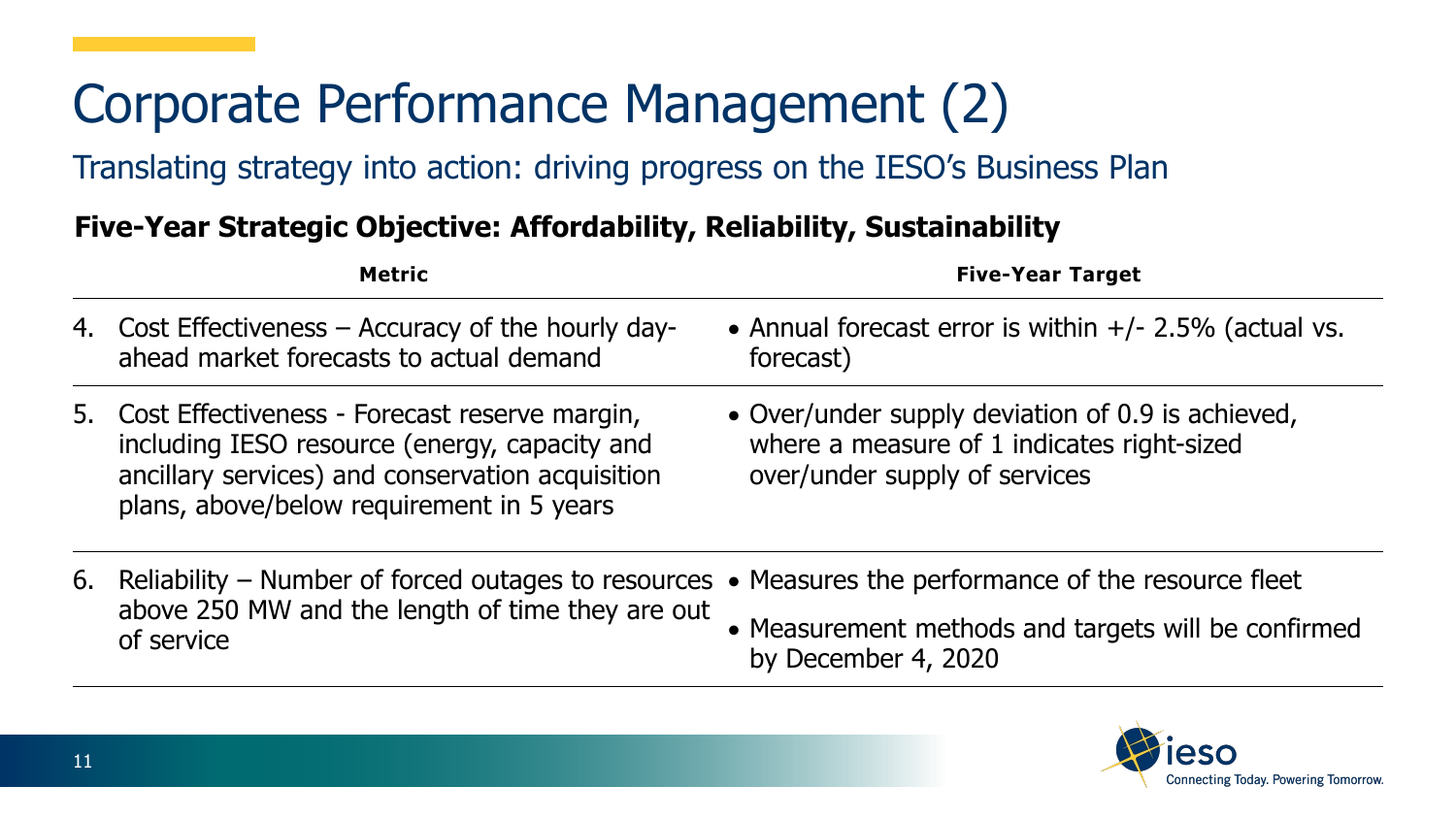### Corporate Performance Management (3)

Translating strategy into action: driving progress on the IESO's Business Plan

#### **Five-Year Strategic Objective: Affordability, Reliability, Sustainability (continued)**

|    | <b>Metric</b>                                                                                                                            | <b>Five-Year Target</b>                                                                             |
|----|------------------------------------------------------------------------------------------------------------------------------------------|-----------------------------------------------------------------------------------------------------|
| 7. | Reliability - Number of extended forced outages to<br>transmission facilities above 230 kV and length of<br>time they are out of service | • Measures the performance of bulk transmission<br>system performance beyond four hours in duration |
|    |                                                                                                                                          | • Measurement methods and targets will be confirmed<br>by December 4, 2020                          |
| 8. | Market Efficiency – Transparency Index assessing<br>share of system costs flowing through the market                                     | • Improve index by 1% by 2024                                                                       |
|    | 9. Sustainability - Total greenhouse gas (GHG)<br>emissions from electricity production                                                  | • Total GHG emissions no more than 10% above<br>forecast in each year                               |

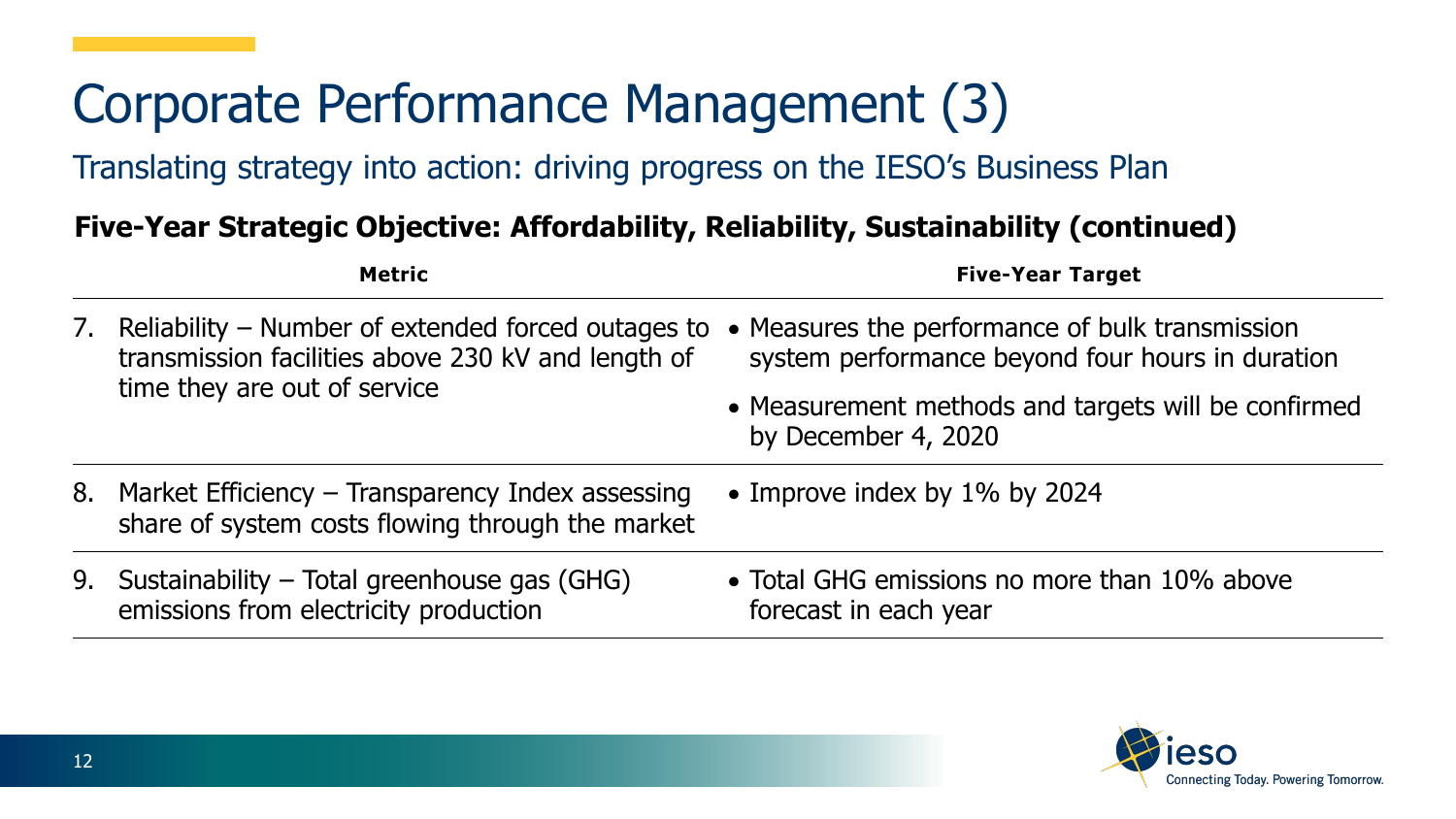### Corporate Performance Management (4)

Translating strategy into action: driving progress on the IESO's Business Plan

#### **Five-Year Strategic Objective: Stakeholder Trust**

| <b>Metric</b>                                | <b>Five-Year Target</b>                                                                                                       |
|----------------------------------------------|-------------------------------------------------------------------------------------------------------------------------------|
| 10. Stakeholder Satisfaction - Survey result | • 84% of stakeholders indicate that their experience<br>with IESO's engagement meets or exceeds their<br>expectations by 2024 |
| 11. Stakeholder Trust - Survey result        | • Measurement methods and targets will be confirmed<br>by December 31, 2020                                                   |

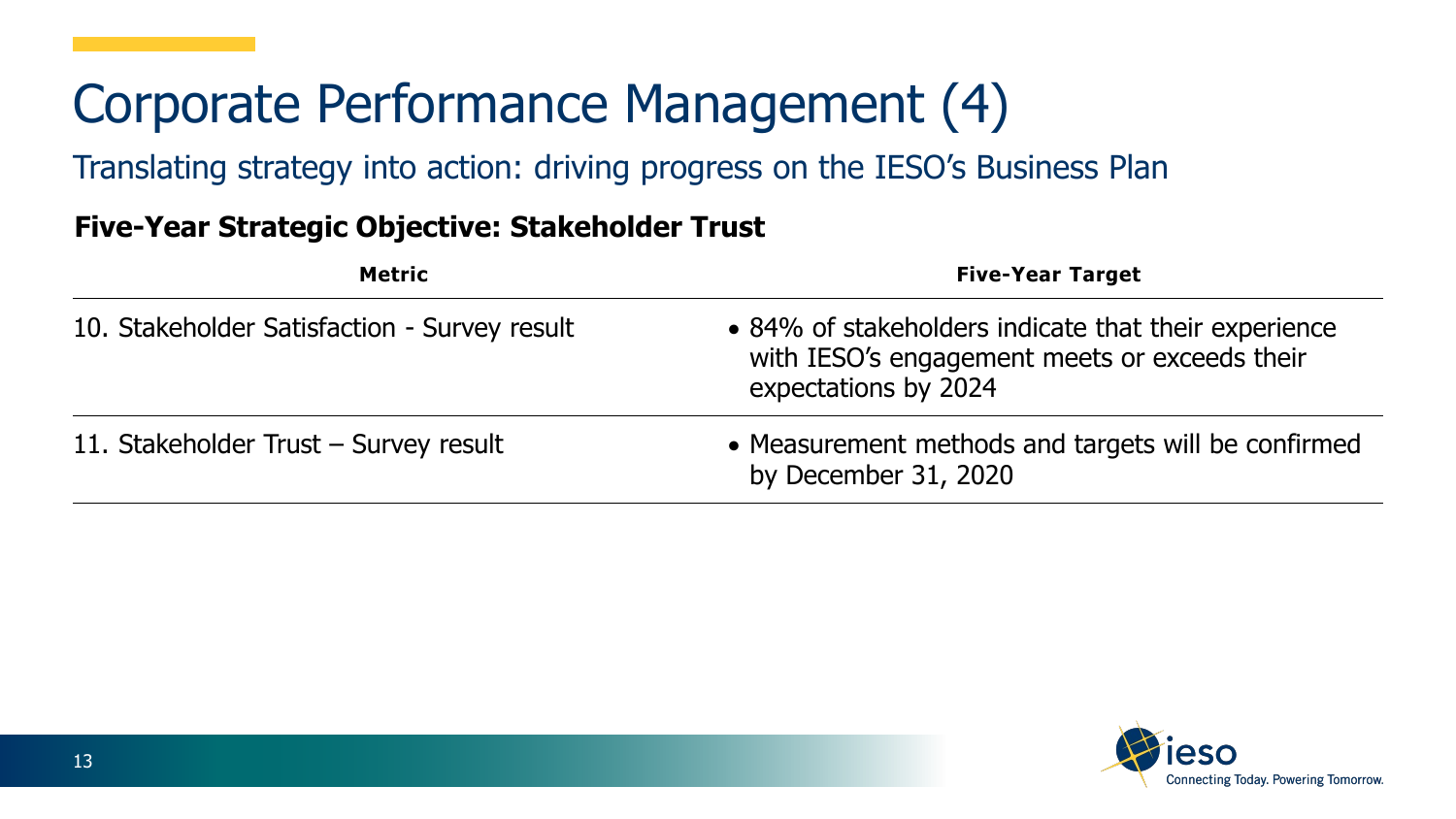### Shift to Three-Year Approach for Business Plan (1)

- IESO submission to Minister for approval will occur every 3 years, starting with the 2020-2022 Business Plan, filing revenue requirements for 3 years with OEB
	- Full plan submitted to Minister for approval in year 1; in years 2 and 3, financial outlook with any adjustments to programs/activities submitted within funding level approved in year 1
- A financial outlook will be provided to the Minister in years 2 and 3 to give an update on any changes or adjustments to the approved plan within the approved revenue requirement

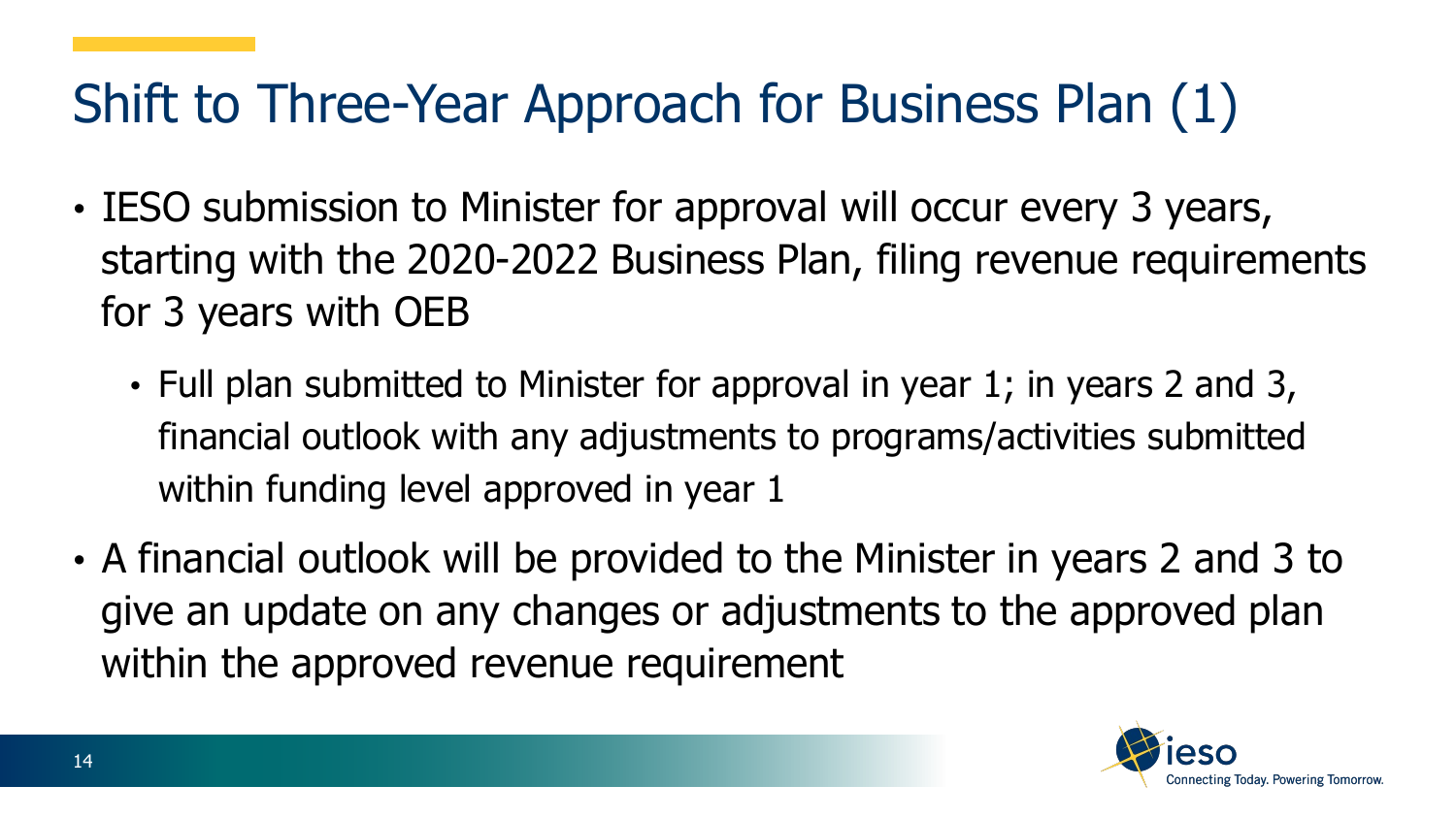### Shift to Three-Year Approach for Business Plan (2)

- This change addresses long-standing OEB and intervenor concerns with approving IESO fees well into the year in which they apply
- New process will provide efficiency savings, maintain Minister's annual oversight, provide flexibility for IESO to adapt to policy change, and enable similar annual reporting expectations to the Stakeholder Advisory Committee

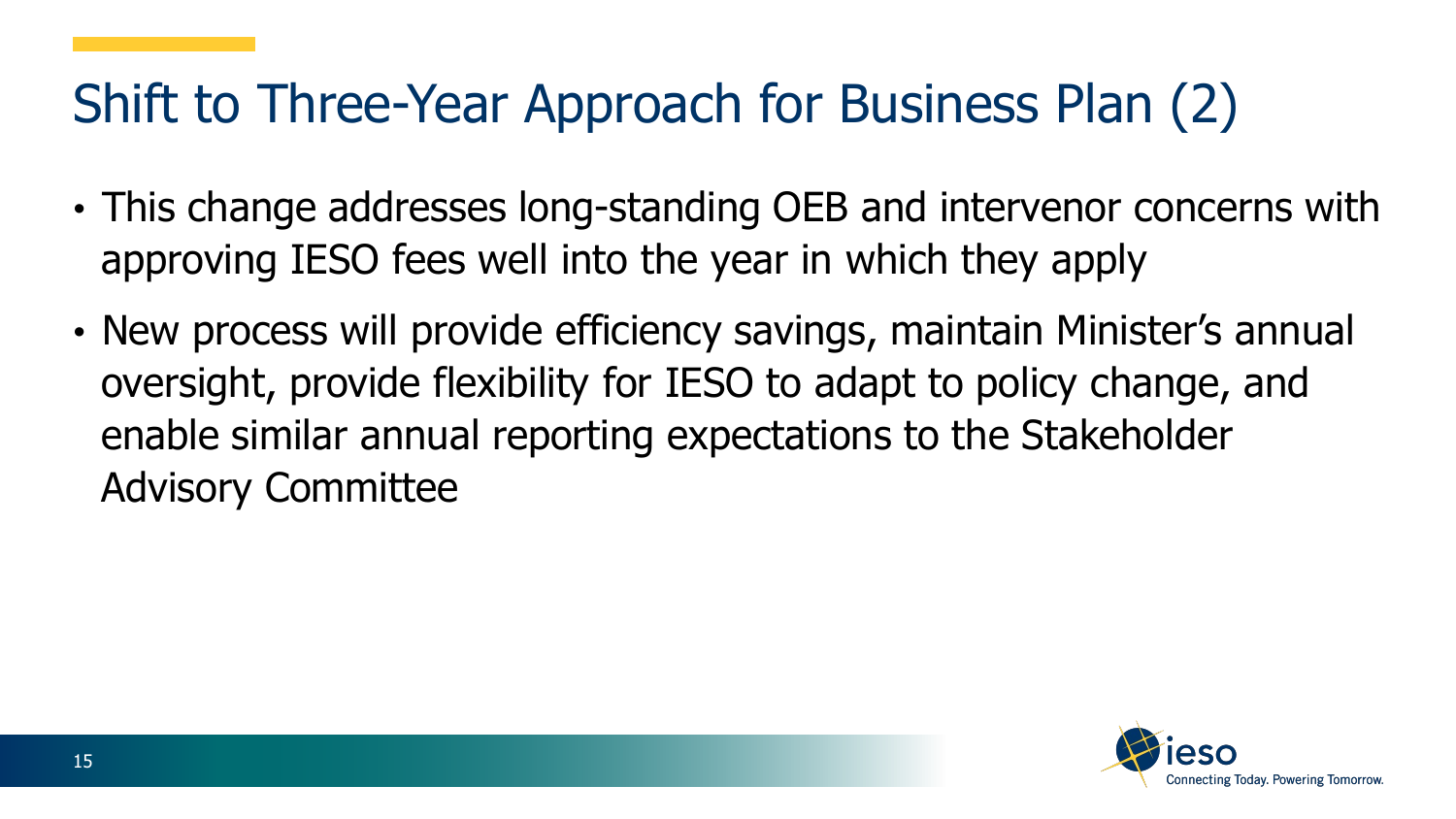### COVID-19 and Adjustments to Funding Levels (1)

- Original 2020-2022 Business Plan was not approved in the regular cycle, leaving the IESO flexibility to adapt to changes in external environment
- In response to COVID-19 impacts in Q1, IESO reduced its revenue requirement by 1.5%, inclusive of one-time pandemic-related expenses